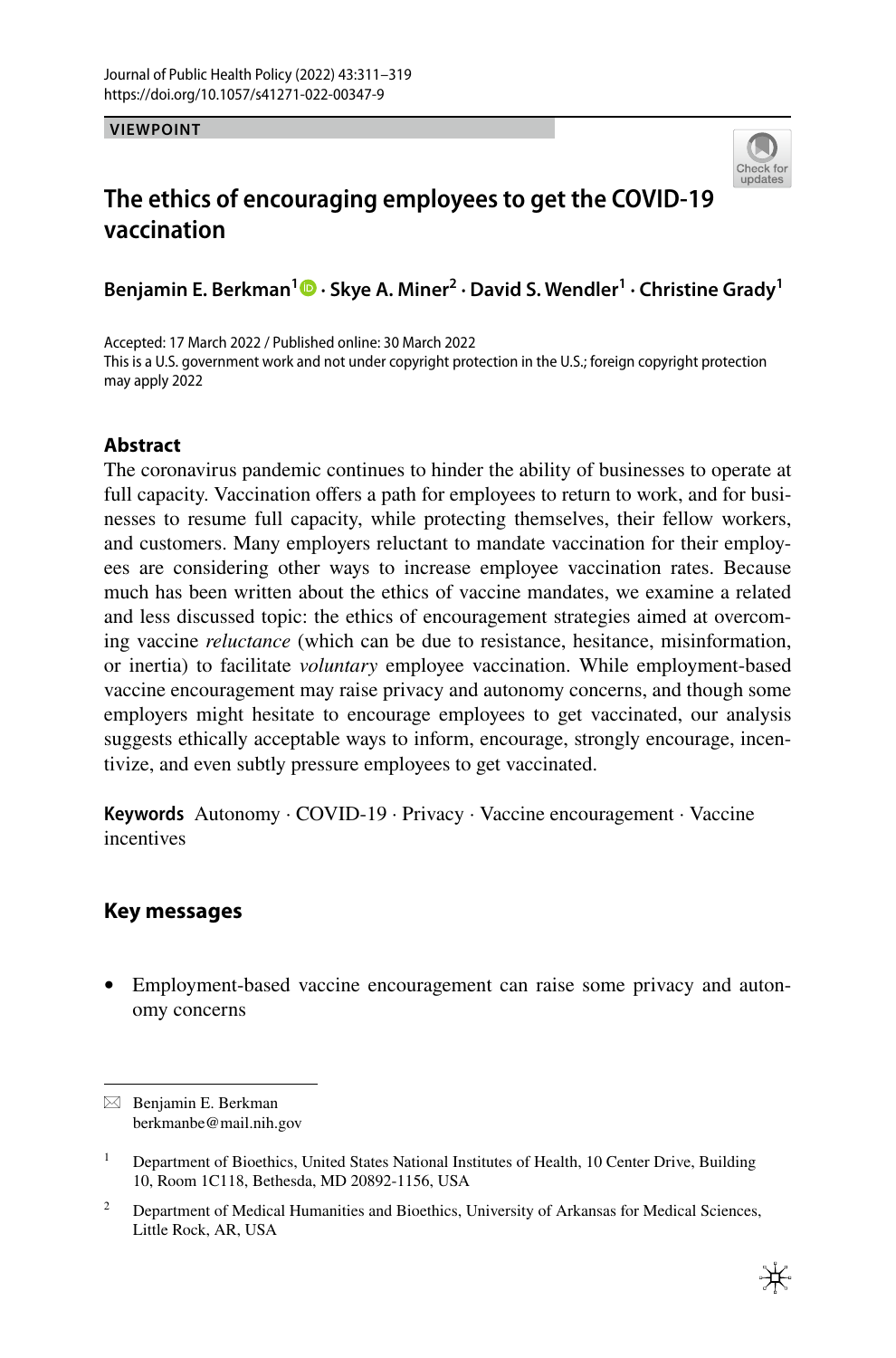- Nevertheless, there are ethically acceptable ways to inform, encourage, incentivize, and even subtly pressure employees to get vaccinated
- Employers should scale encouragement levels to the necessity of having vaccinated employees working in-person

#### **Introduction**

The coronavirus pandemic has hindered the ability of businesses to operate at full capacity because of threats of infection. Given that studies have shown vaccines provide strong protection against COVID-19 at high levels of safety [\[1](#page-7-0)], vaccination has ofered a path for employees to return to work and for businesses to regain full capacity, while protecting themselves, their fellow workers, and customers. Although vaccination rates in the United States (US) initially rose quickly in the frst half of 2021, vaccine uptake eventually slowed later that summer, leaving pockets of the country where vaccination rates remain low [\[2](#page-7-1)]. In the interest of accelerating the resumption of normal operations and increasing productivity, many employers have considered steps to increase the vaccination rates of their employees [[3\]](#page-7-2).

Key agencies like the Centers for Disease Control have issued some practical guidance about how to boost vaccination in the workplace [[4,](#page-7-3) [5](#page-7-4)], and there has been a vigorous debate among bioethicists, policymakers and politicians about the ethics and propriety of institution-wide vaccine mandates [\[6](#page-7-5), [7](#page-7-6)]. Outside of health and university settings, companies have been hesitant to mandate vaccination as a condition of employment [[8\]](#page-7-7). Even after the US Labor Department's Occupational Safety and Health Administration proposed (and then rescinded in January 2022) a vaccine and testing requirement, some companies remain reluctant to mandate vaccination unless forced to do so. This reluctance raises questions about the ethics of encouraging rather than mandating vaccination, a topic that has received considerably less attention. This Viewpoint explores the complex ethical contours of options for encouraging employee vaccination. We focus on strategies aimed at overcoming vaccine *reluctance* (which can be due to resistance, hesitance, misinformation, or inertia) to facilitate *voluntary* employee vaccination. We argue that while such practices may raise some privacy and autonomy concerns, there are ethically acceptable encouragement strategies available to employers.

#### **Degrees of encouragement**

The extremes of the vaccination encouragement spectrum seem relatively straightforward (Fig. [1\)](#page-2-0). At one end, it seems clearly acceptable for employers to distribute information to all employees about the benefts, safety, and availability of vaccines. Communication of this information could occur through emails distributed by leadership and supervisors of specifc units. Given that employers have an interest in the health of their employees and can act as a conduit for reliable information, there are ethical reasons for places of employment to clearly communicate essential facts about the pandemic and vaccination, including evidence-based information about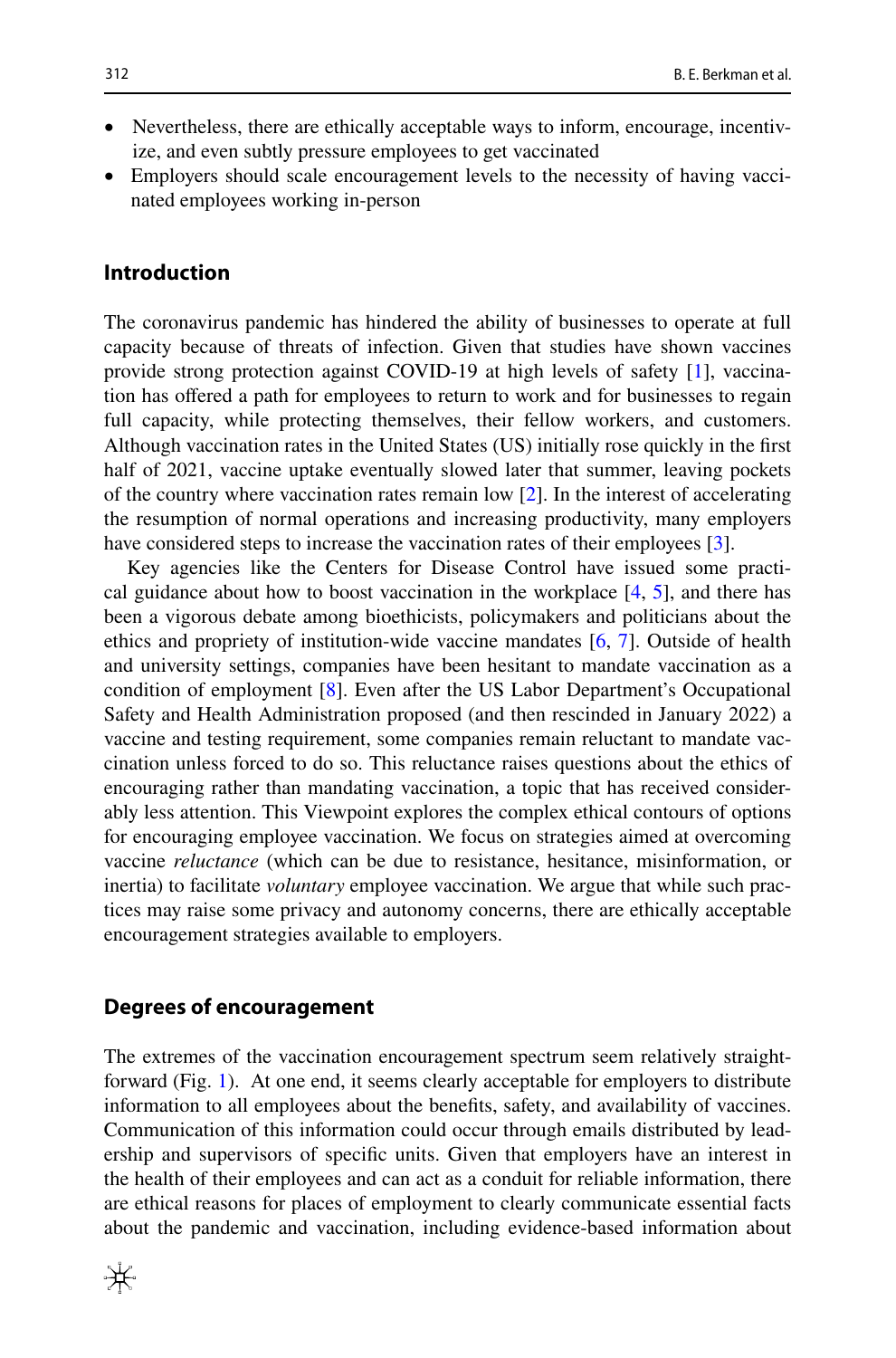

A Continuum of Vaccine Encouragement Strategies

<span id="page-2-0"></span>**Fig. 1** A continuum of vaccine encouragement strategies

the individual, familial, workplace, and public health benefts of getting immunologic protection. This practice is ethical because disseminating scientifcally accurate information poses no risk of harm to employees, who may beneft from reliable information. The employer is simply acting as a conduit for information; the employer is not asking the employee to take any action, nor is the employer imposing any negative consequences on any employee. Employers should ensure that the information is reliable, or at least comes from reliable sources. They should avoid promulgating information that is biased or skewed to the beneft of certain groups.

It also seems clearly acceptable for employers to combine this information with explicit, but general, information about the benefts of seeking COVID-19 vaccination, if supported by the strength of the evidence regarding safety and efficacy of existing vaccines. These group communications could address not only the individual benefts of receiving one of the approved vaccines, but also should reiterate employees' responsibilities to help protect others. For example, emails and other forms of communication could describe ways that vaccination can help ensure a safe work environment, help protect the health of co-workers, and reduce the spread of disease in the larger community. These communications can and should emphasize the importance of employees not becoming vectors of transmission and the value of participating in a common efort to protect themselves and their communities. Like general information about vaccination, general messages about the personal and community value of vaccination can be ethically appropriate because employees are free to ignore the information, as they would any other kind of general workplace communication unrelated to their direct duties or responsibilities (such as information about signing up for a voluntary workplace wellness program).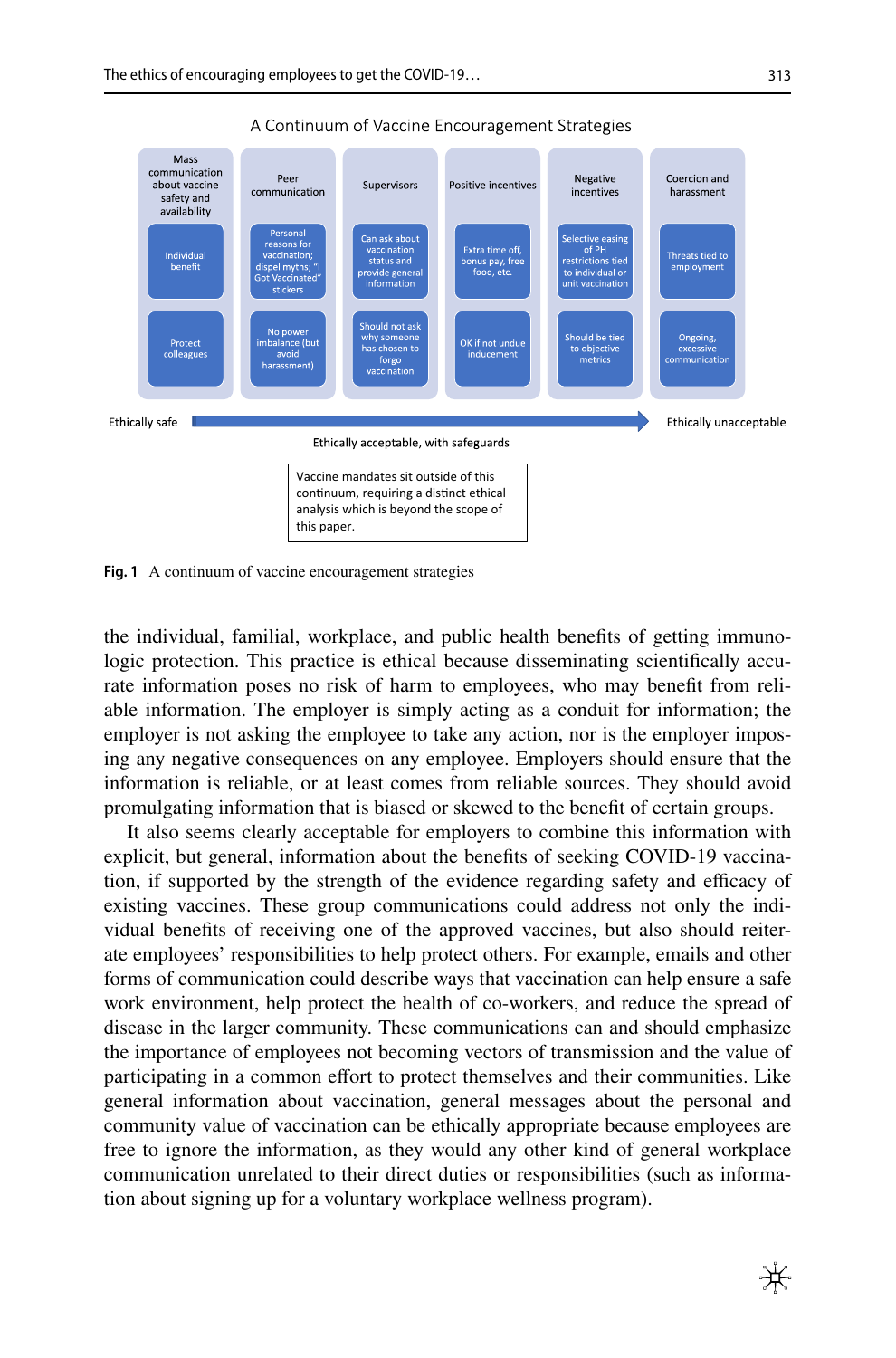On the other end of the spectrum, broad vaccine mandates can be ethically appropriate when applied neutrally, with clear articulation about the consequences of not complying with the policy (for example, reassignment to diferent job area or tasks). In that circumstance, employees have a choice between getting vaccinated or accepting the consequences of a choice to remain unvaccinated. Employers have the right to specify many conditions of employment, particularly relating to creation of a safe work environment (such as prohibition of indoor smoking). Outside the context of a broad institution-wide mandate, it would be unethical for specifc supervisors (or high-level employees without a supervisory role) to coerce or harass individual employees to get vaccinated. Encouragement rises to the level of harassment when it is excessive and ongoing to the point of creating "a work environment that would be intimidating, hostile, or ofensive to reasonable people" [\[9](#page-7-8)]. In the context of supervisor and employee relationships, harassing actions involve a misuse of power imbalances that could create unacceptably hostile working conditions and undermine the voluntary nature of the vaccination.

Between appropriate provision of general information to groups of employees and inappropriate coercion or harassment of individuals, lie a variety of ethically acceptable ways for employers to encourage vaccination at both the individual and group level—with some important limits. At the group level, communications could go beyond general information about the pandemic and vaccine to positively encourage vaccination. Employers could include targeted statistics (such as 75% of the company or unit have been vaccinated) to spur competition or even implicitly embarrass vaccine resistors. Like general mass communication, these more specifc mass communications seem ethically unproblematic, so long as the data do not permit the target audience to easily identify the unvaccinated individuals. If the communication achieves its objective ethically, the possibility of harassment or coercion is low. Any pressure an individual may feel to get vaccinated would result from difuse membership in a group rather than a fear about consequences targeted to a particular person.

Group-level communication about the benefts of vaccination for individuals and the public is important, but it may be less efective than individual-level communication. Engaging trusted peers in more targeted eforts may be an efective way to communicate with vaccine-hesitant or misinformed portions of the workforce. This can take the form of ad hoc information and encouragement between peers, or a more formal effort where knowledgeable peers actively reach out to the wider workforce, specifc groups, or particular unvaccinated individuals. In any of these forms, peers can help to dispel myths about vaccination and share their reasons for getting vaccinated.

Generally, peers engaging specifc employees does not trigger concerns about employment-related harms because peers do not have supervisory authority over similarly situated colleagues. Conversations among peers about vaccination status are appropriate so long as these conversations do not become so intensive as to constitute harassment. Employers should not ofer peers incentives for successfully convincing colleagues to get vaccinated; any kind of reward may create conditions for harassment of others.

There can be social consequences associated with peer communication about vaccination, such as stigma and ostracization of those not vaccinated. Individuals

₩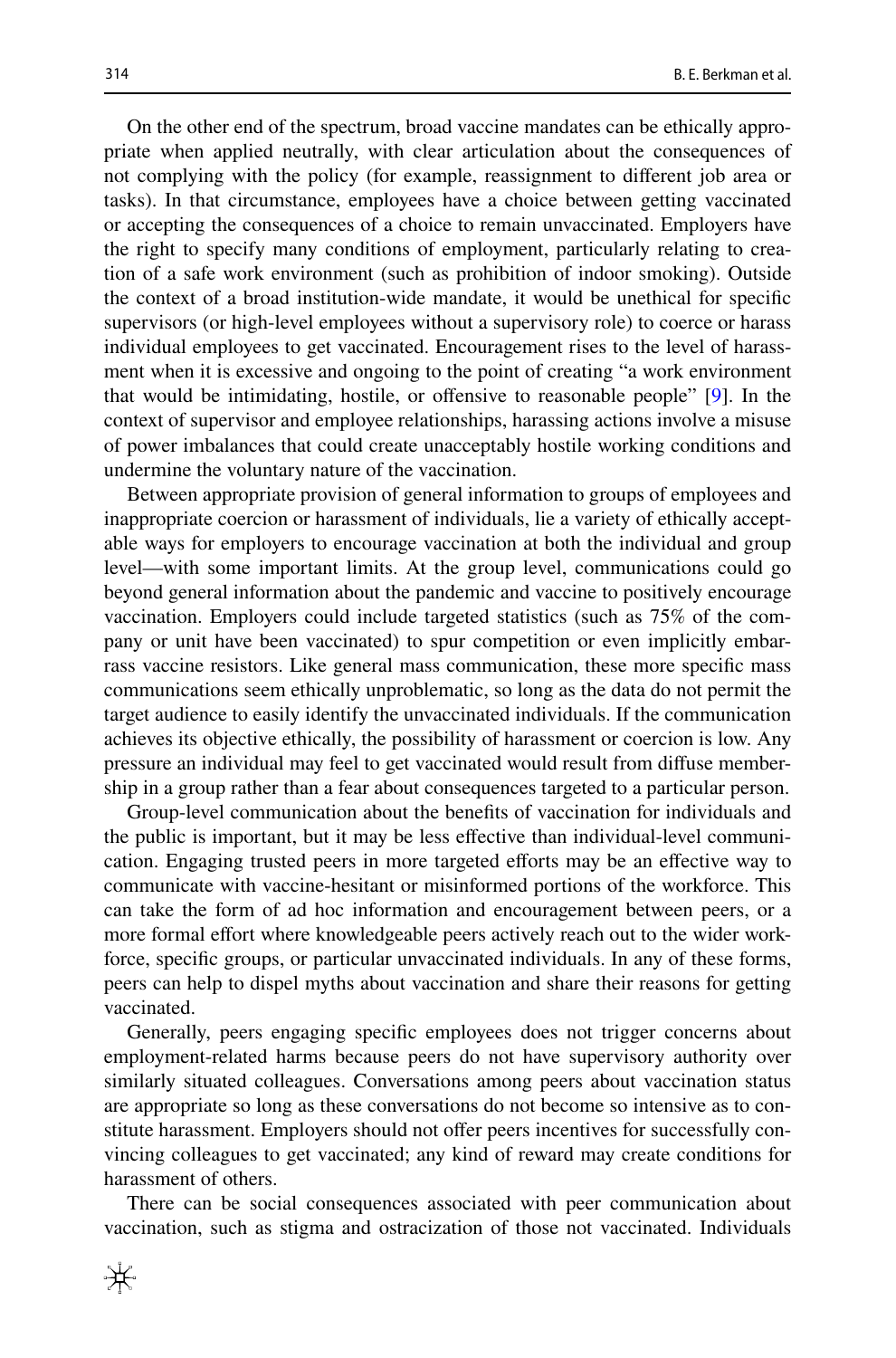who choose to make the workplace less safe for others through their vaccine refusal should be able to foresee the possibility of this kind of social consequence, independent of peer engagement about the benefts of vaccination. Peers may communicate the reasons why they chose vaccination and their desire to work with individuals who are vaccinated based on their expectation for a safe work environment and to avoid responsibilities falling disproportionately on vaccinated employees who can safely return in-person. These points help employees clarify the benefts of vaccination to those who are vaccine-hesitant.

Supervisors may communicate with their supervisees about the general importance of vaccination at the individual or group level. Unless the employer has adopted an institution-wide vaccine mandate, to avoid even the impression of coercion any supervisors (or higher-level employees without a supervisory role) engaging in conversations about vaccination should make explicit that vaccination status will not affect employment status (including raises, promotions) or existing benefits (such as restricting paid leave). Supervisors may legitimately need to ask about individual vaccination status (and legitimate exemptions) to provide important information about vaccine rates in a particular unit. Certain questions, such as asking why someone is not vaccinated (or the reason for their exemption), may infringe on privacy as an employee may feel forced to disclose a medical condition or a particular religious belief. Thus, supervisors should not engage in follow-up discussions that may make an individual feel pressured to disclose personal information. This does not mean, however, that supervisors must immediately cut off a conversation after being told that an employee has not been vaccinated. If the employee is clearly amenable (if the person asks questions or requests assistance), the supervisor may ethically ofer to provide information, answer questions or concerns, provide referrals to health care providers, and even facilitate arrangements for vaccination.

Some employees might worry that, despite explicit statements to the contrary, supervisors may use information learned about an employee's vaccination status to make decisions about work assignments, raises, and promotions. Workplaces should have explicit policies to prohibit discriminatory employment decisions, but this does not preclude employers from making legitimate evidence-based policies about where to assign unvaccinated workers to minimize specifc health risks. For example, employers could appropriately restrict unvaccinated health care personnel from working with high-risk patients. While worry about unjustifed discrimination based on vaccination status is understandable, mere hypothetical concern about this possibility is not sufficient to warrant complete restriction of vaccine conversations between supervisors and employees.

Beyond encouragement based on sound information, strategies involving negative and positive incentives raise ethical concerns. There have been proposals to ofer cash payment for vaccination [\[10](#page-7-9)]. Businesses could ofer other incentives, including extra paid time off, free meals, spa services, or product discounts. Employers can structure such incentives to reward individuals directly or aim them at groups of employees to recognize their collective attainment of specifc vaccination goals (for example, 75% of vaccination within a unit). They can be structured prospectively (applicable to future vaccinations only) or universally (available to people already vaccinated also). The latter is fairer and avoids a bad precedent: ofering incentives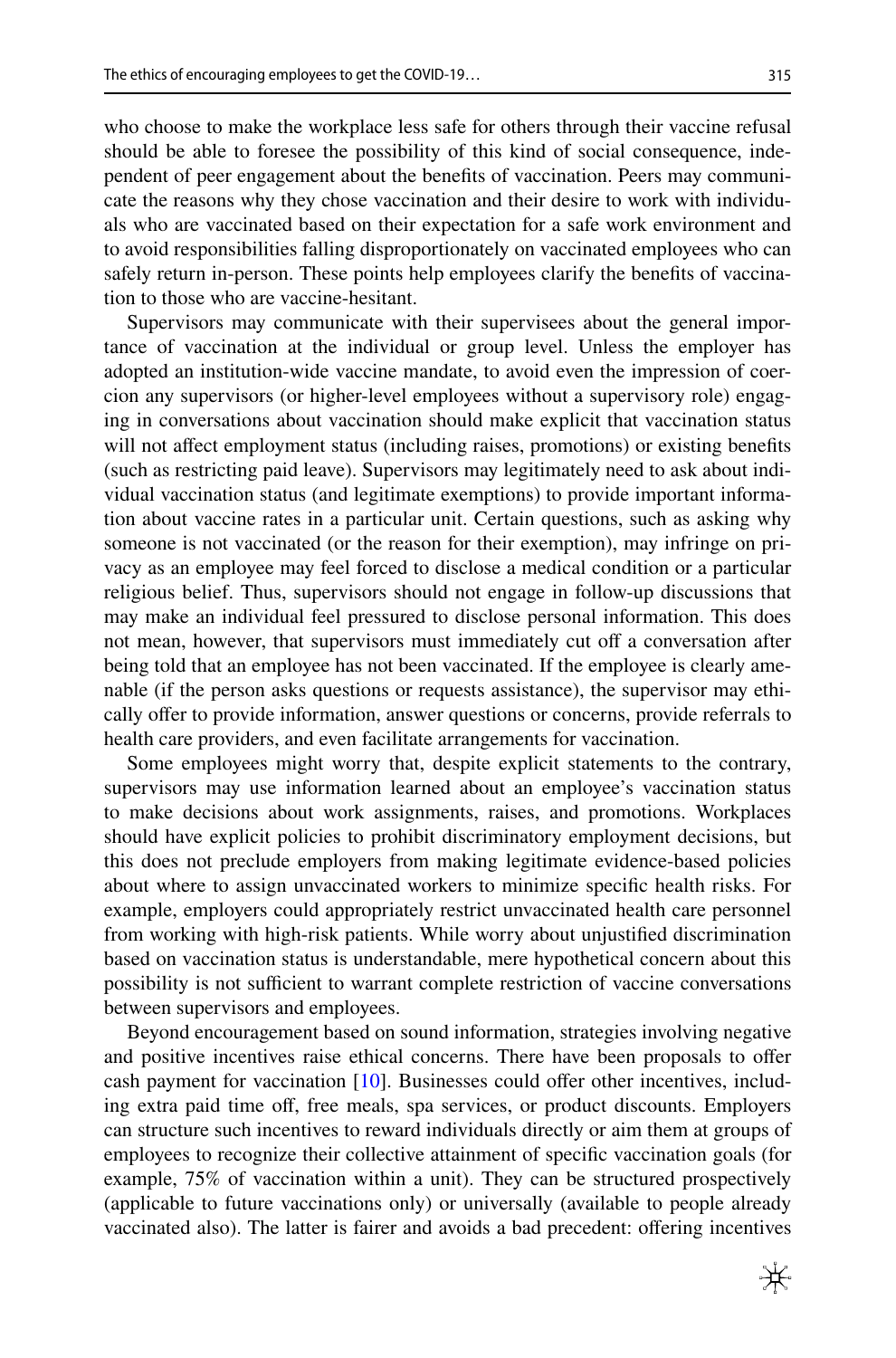only to people who have delayed vaccination could establish a norm of employees avoiding taking steps to advance workplace and public health unless and until offered incentives to do so [\[11](#page-7-10)].

Though there have been arguments made for [[12\]](#page-7-11) and against [[13\]](#page-7-12) the ethical acceptability of incentives, we view modest incentives as acceptable, unless they constitute an undue inducement. We stress that incentives resulting in individuals taking steps they would not otherwise have taken (deciding to get vaccinated) does not make them 'undue.' An incentive constitutes an undue inducement only when it "triggers irrational decision-making given the agent's own settled (and reasonable) values and aims" [\[14](#page-7-13)]. That is, is the incentive so attractive that it interferes with individuals' abilities to make reasoned assessments of the risks and benefts associated with the activity? While there is no consensus about the amount of money or in-kind beneft that might have this efect, participation in clinical trials may commonly ofer compensation in the thousands of dollars. In that situation, risks and, hence, concern over the potential for undue inducement are greater. In contrast, the COVID vaccines approved for emergency use in the United States have been demonstrated to be highly efficacious and exceedingly safe, based on hundreds of millions of doses administered. Thus, it is extremely unlikely that commonly proposed incentives in the \$100–200 range [\[15](#page-7-14)] would raise concern about individuals making decisions that are contrary to their interests.

Some employers are also exploring the idea of selectively easing public health restrictions, tied to individual vaccination status, or vaccination rates in units [[3\]](#page-7-2). For example, an institution might allow certain sets of vaccinated employees back into the office or might allow a unit to utilize more relaxed masking practices. Though this strategy can be framed as a kind of positive incentive to get vaccinated, it might be understood as a form of implicit pressure on unvaccinated employees, many of whom may see selective loosening of restrictions as negatively impacting them. On an individual level, those who decide not to get vaccinated might feel disadvantaged in relation to their vaccinated peers. This could be particularly acute in a competitive work environment, where productivity and opportunities for advancement are unavoidably enhanced by working on site (for example, for lab-based biomedical researchers, teachers). When a policy is tied to group vaccination metrics, unvaccinated employees may feel implicit (or explicit) pressure from peers or supervisors to help the group meet its return-to-work goals. For example, in March 2021, Major League Baseball adopted a policy allowing for more small group activities and reduced mask usage, but only after vaccination of at least 85% of the on-feld players and staff  $[16]$  $[16]$ . Despite worries about a perception of unfairness, we argue that the selective easing of public health restrictions is ethically appropriate when done transparently and tied to objective public health guidance. Employees who choose not to get vaccinated should not slow down the gradual normalization of the work environment as the pandemic slowly subsides.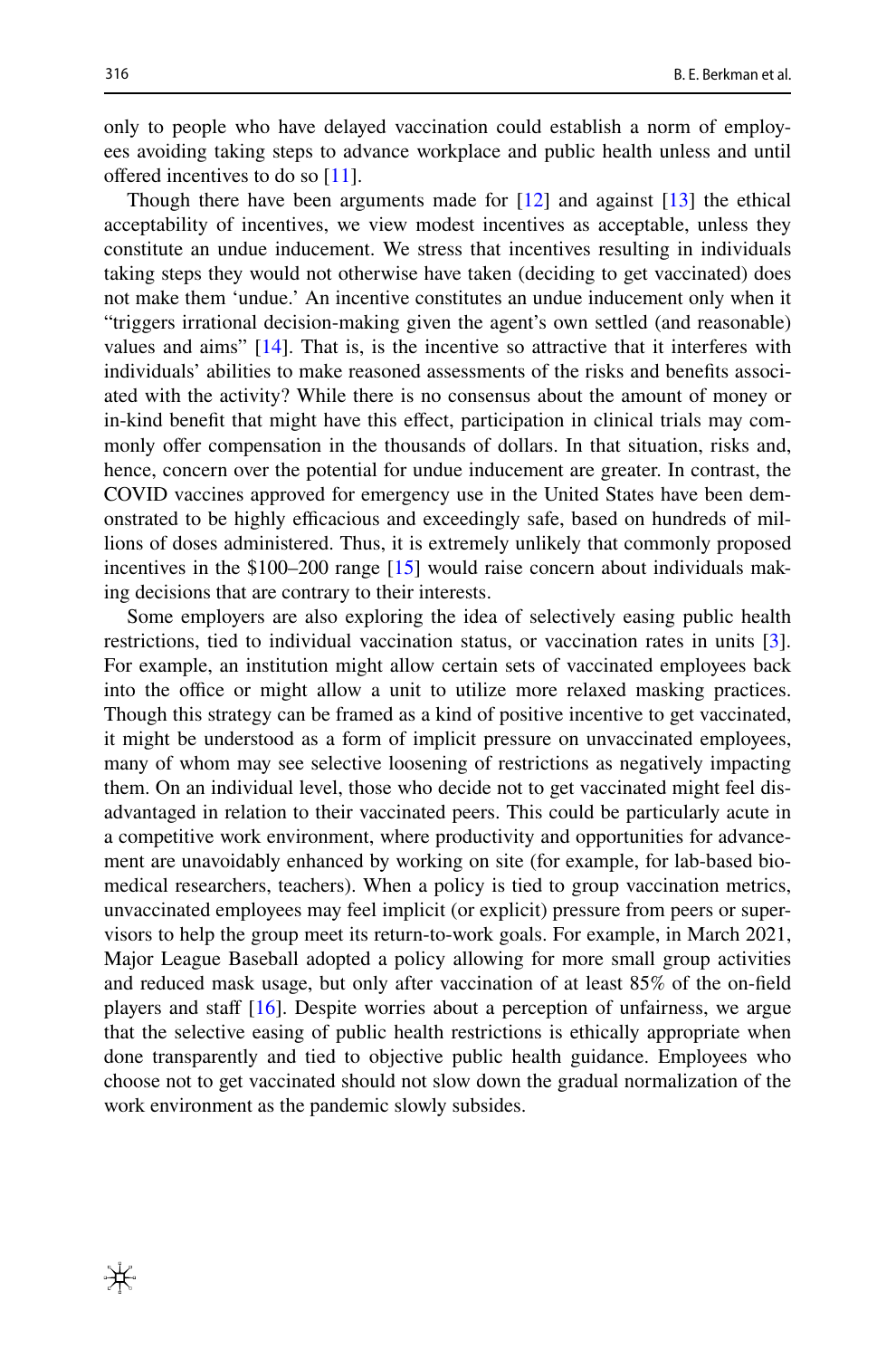### **Conclusions**

While some employers might understandably feel hesitant to pressure employees to get vaccinated, our analysis suggests that it is often ethically acceptable to inform, encourage, strongly encourage, incentivize, and subtly pressure unvaccinated people to beneft them, the organization, and other employees. Of course, employers must allow employees to resist encouragement strategies; that is, employees should recognize they may say 'no' without important negative consequences. While most strategies discussed above seem relatively unproblematic, the line between resistible pressure and inappropriate harassment or coercion can cause confusion.

Rather than precisely defne that line, we think a better approach is to scale encouragement levels to the necessity of having vaccinated employees working in-person. We believe employers can appropriately justify stronger encouragement strategies in a business that requires its employees to work in an environment with other employees present, or with members of the public. Promoting the safety of atrisk co-workers and the broader community is paramount and can support increasing targeted individual encouragement for employees who regularly come into contact with others. There are likely to be cases where unvaccinated employees must be reassigned to diferent tasks if their refusal to get vaccinated foreseeably endangers colleagues or customers. Conversely, when employees can efficiently complete their work remotely–at home or otherwise in isolation from others–employers may encourage them to get vaccinated for their own sake and the sake of their families and communities. Because vaccination of these employees will have less impact on the workplace, stronger encouragement measures by their employer are not warranted.

It is important to distinguish legal requirements from ethical considerations; given extensive employment regulations, vaccine encouragement might be an issue where law and ethics do not align. Particularly when legal precedents are not clear, companies may choose to focus on minimizing legal risks. While this is understandable, we believe employers should resist that instinct because ethically defensible vaccine encouragement strategies are available. Using them may help improve individual welfare, public health, and economic recovery from this unprecedented pandemic.

**Acknowledgements** The views herein are the authors' and do not represent the views or policies of the Department of Health and Human Services or the National Institutes of Health.

**Funding** This work was supported by the National Institutes of Health Clinical Center and the Intramural Research Program of the National Human Genome Research Institute.

#### **Declarations**

**Confict of interest** On behalf of all authors, the corresponding author states that there is no confict of interest.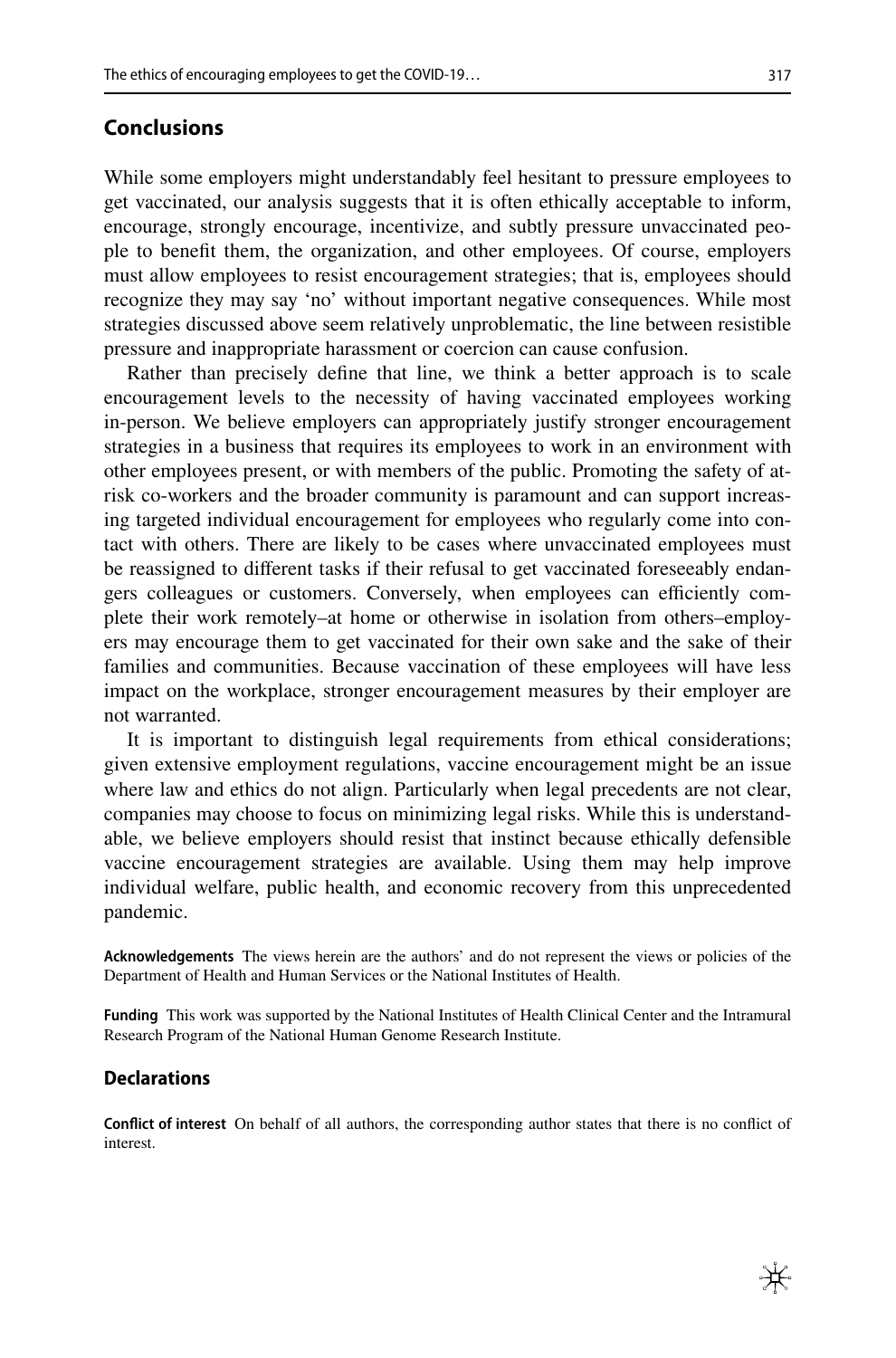## **References**

- <span id="page-7-0"></span>1. Menni C, Klaser K, May A, Polidori L, Capdevila J, Louca P, Sudre CH, Nguyen LH, Drew DA, Merino J, Hu C. Vaccine side-efects and SARS-CoV-2 infection after vaccination in users of the COVID Symptom Study appin the UK: a prospective observational study. Lancet Infect Dis. 2021. [https://doi.org/10.](https://doi.org/10.2139/ssrn.3830769) [2139/ssrn.3830769](https://doi.org/10.2139/ssrn.3830769).
- <span id="page-7-1"></span>2. Ivory D, Smith M, Lee J.C., Walker A.S., Gamio L, Holder J, Lu D, Watkins D, Hassan A, Allen J, Lemonides A, Bao B, Brown E, Burr A, Cahalan S, Craig M, De Jesus Y, Dupre B, Guggenheim B, Harvey B, Higgins L, Lim A, Matthews A.L., Moffat-Mowatt J, Pope L, Queen C.S., Rodriguez N, Ruderman J, Saldanha A, Thorp B, White K, Wong BG, Yoon J. See how vaccinations are going in your county and state. New York Times [Internet]. 2022 February 25 [cited 2022 February 25]; Interactive. [https://](https://www.nytimes.com/interactive/2020/us/covid-19-vaccine-doses.html) [www.nytimes.com/interactive/2020/us/covid-19-vaccine-doses.html](https://www.nytimes.com/interactive/2020/us/covid-19-vaccine-doses.html)
- <span id="page-7-2"></span>3. Mendez R. Most U.S. companies will require proof of Covid vaccination from employees, survey fnds [Internet]. CNBC; 2021 April 29 [cited 2021 May 26]. [https://www.cnbc.com/2021/04/29/most-us](https://www.cnbc.com/2021/04/29/most-us-companies-will-require-proof-of-covid-vaccination-from-employees-survey.html?campaign_id=154&emc=edit_cb_20210430&instance_id=30075&nl=coronavirus-briefing®i_id=81555328&segment_id=56986&te=1&user_id=f3f79d5d0bbf165ef86ec157fb530842)[companies-will-require-proof-of-covid-vaccination-from-employees-survey.html?campaign\\_id=154&](https://www.cnbc.com/2021/04/29/most-us-companies-will-require-proof-of-covid-vaccination-from-employees-survey.html?campaign_id=154&emc=edit_cb_20210430&instance_id=30075&nl=coronavirus-briefing®i_id=81555328&segment_id=56986&te=1&user_id=f3f79d5d0bbf165ef86ec157fb530842) [emc=edit\\_cb\\_20210430&instance\\_id=30075&nl=coronavirus-briefing&regi\\_id=81555328&segme](https://www.cnbc.com/2021/04/29/most-us-companies-will-require-proof-of-covid-vaccination-from-employees-survey.html?campaign_id=154&emc=edit_cb_20210430&instance_id=30075&nl=coronavirus-briefing®i_id=81555328&segment_id=56986&te=1&user_id=f3f79d5d0bbf165ef86ec157fb530842) [nt\\_id=56986&te=1&user\\_id=f3f79d5d0bbf165ef86ec157fb530842](https://www.cnbc.com/2021/04/29/most-us-companies-will-require-proof-of-covid-vaccination-from-employees-survey.html?campaign_id=154&emc=edit_cb_20210430&instance_id=30075&nl=coronavirus-briefing®i_id=81555328&segment_id=56986&te=1&user_id=f3f79d5d0bbf165ef86ec157fb530842)
- <span id="page-7-3"></span>4. CDC (Centers for Disease Control and Prevention). Essential Workers COVID-19 Vaccine Toolkit [Internet]. CDC; 2021 May 20 [cited 2021 May 26]. [https://www.cdc.gov/coronavirus/2019-ncov/vaccines/](https://www.cdc.gov/coronavirus/2019-ncov/vaccines/toolkits/essential-workers.html) [toolkits/essential-workers.html](https://www.cdc.gov/coronavirus/2019-ncov/vaccines/toolkits/essential-workers.html)
- <span id="page-7-4"></span>5. CDC (Centers for Disease Control and Prevention). Workplace Vaccination Program [Internet]. CDC; 2021 Nov. 4 [cited 2022 Feb. 25]. [https://www.cdc.gov/coronavirus/2019-ncov/vaccines/recommenda](https://www.cdc.gov/coronavirus/2019-ncov/vaccines/recommendations/essentialworker/workplace-vaccination-program.html) [tions/essentialworker/workplace-vaccination-program.html](https://www.cdc.gov/coronavirus/2019-ncov/vaccines/recommendations/essentialworker/workplace-vaccination-program.html)
- <span id="page-7-5"></span>6. Reiss D.R., Cohen I.G., Shachar C. 'Authorization' status is a red herring when it comes to mandating Covid-19 vaccination [Internet]. STAT News; 2021 April 5 [cited 2021 May 26]. [https://www.statnews.](https://www.statnews.com/2021/04/05/authorization-status-covid-19-vaccine-red-herring-mandating-vaccination) [com/2021/04/05/authorization-status-covid-19-vaccine-red-herring-mandating-vaccination](https://www.statnews.com/2021/04/05/authorization-status-covid-19-vaccine-red-herring-mandating-vaccination)
- <span id="page-7-6"></span>7. Lynch H.F., Persad G. Yes, it's legal for businesses and schools to require you to get a coronavirus vaccine. Washington Post [Internet]. 2021 May 4 [cited 2021 May 26]; Outlook. [https://www.washingtonpost.](https://www.washingtonpost.com/outlook/2021/05/04/vaccine-mandate-legal-schools-businesses) [com/outlook/2021/05/04/vaccine-mandate-legal-schools-businesses](https://www.washingtonpost.com/outlook/2021/05/04/vaccine-mandate-legal-schools-businesses)
- <span id="page-7-7"></span>8. Friedman G, Hirsch L. Health Advocate or Big Brother? Companies Weigh Requiring Vaccines. New York Times [Internet]. 2021 May 7 [cited 2021 May 26]; Business. [https://www.nytimes.com/2021/05/](https://www.nytimes.com/2021/05/07/business/companies-employees-vaccine-requirements.html) [07/business/companies-employees-vaccine-requirements.html](https://www.nytimes.com/2021/05/07/business/companies-employees-vaccine-requirements.html)
- <span id="page-7-8"></span>9. EEOC (U.S. Equal Employment Opportunity Commission). Harassment [Internet]. EEOC; [cited 2021 May 26].<https://www.eeoc.gov/harassment>
- <span id="page-7-9"></span>10. Reuters Staf. Amazon starts on-site COVID-19 vaccination for U.S. employees [Internet]. Reuters; 2021 March 25 [cited 2021 May 26]. [https://www.reuters.com/article/us-health-coronavirus-amazon](https://www.reuters.com/article/us-health-coronavirus-amazon-com-vaccine/amazon-starts-on-site-covid-19-vaccination-for-u-s-employees-idUSKBN2BH317)[com-vaccine/amazon-starts-on-site-covid-19-vaccination-for-u-s-employees-idUSKBN2BH317](https://www.reuters.com/article/us-health-coronavirus-amazon-com-vaccine/amazon-starts-on-site-covid-19-vaccination-for-u-s-employees-idUSKBN2BH317)
- <span id="page-7-10"></span>11. Largent EA, Miller FG. Problems with paying people to be vaccinated against COVID-19. JAMA. 2021;325(6):534–5.
- <span id="page-7-11"></span>12. Savulescu J. Good reasons to vaccinate: mandatory or payment for risk? J Med Ethics. 2021;47(2):78–85.
- <span id="page-7-12"></span>13. Rutschman AS, Wiemken TL. The case against monetary behavioral incentives in the context of COVID-19 vaccination. Harv Public Health Rev. 2021; 27.
- <span id="page-7-13"></span>14. Wertheimer A, Miller FG. Payment for research participation: a coercive ofer? J Med Ethics. 2008;34(5):389–92.
- <span id="page-7-14"></span>15. Vavreck L. \$100 as Incentive to Get a Shot? Experiment Suggests It Can Pay Of. New York Times [Internet]. 2021 May 4 [cited 2021 May 10]; TheUpshot. [https://www.nytimes.com/2021/05/04/upshot/](https://www.nytimes.com/2021/05/04/upshot/vaccine-incentive-experiment.html?referringSource=articleShare) [vaccine-incentive-experiment.html?referringSource=articleShare](https://www.nytimes.com/2021/05/04/upshot/vaccine-incentive-experiment.html?referringSource=articleShare)
- <span id="page-7-15"></span>16. Blum R. MLB to relax virus protocols when 85% on feld vaccinated [Internet]. ABC News; 2021 March 29 [cited 2021 May 26]. [https://abcnews.go.com/Sports/wireStory/mlb-relax-virus-protocols-85](https://abcnews.go.com/Sports/wireStory/mlb-relax-virus-protocols-85-field-vaccinated-76753731) [feld-vaccinated-76753731](https://abcnews.go.com/Sports/wireStory/mlb-relax-virus-protocols-85-field-vaccinated-76753731)

**Publisher's Note** Springer Nature remains neutral with regard to jurisdictional claims in published maps and institutional affiliations.